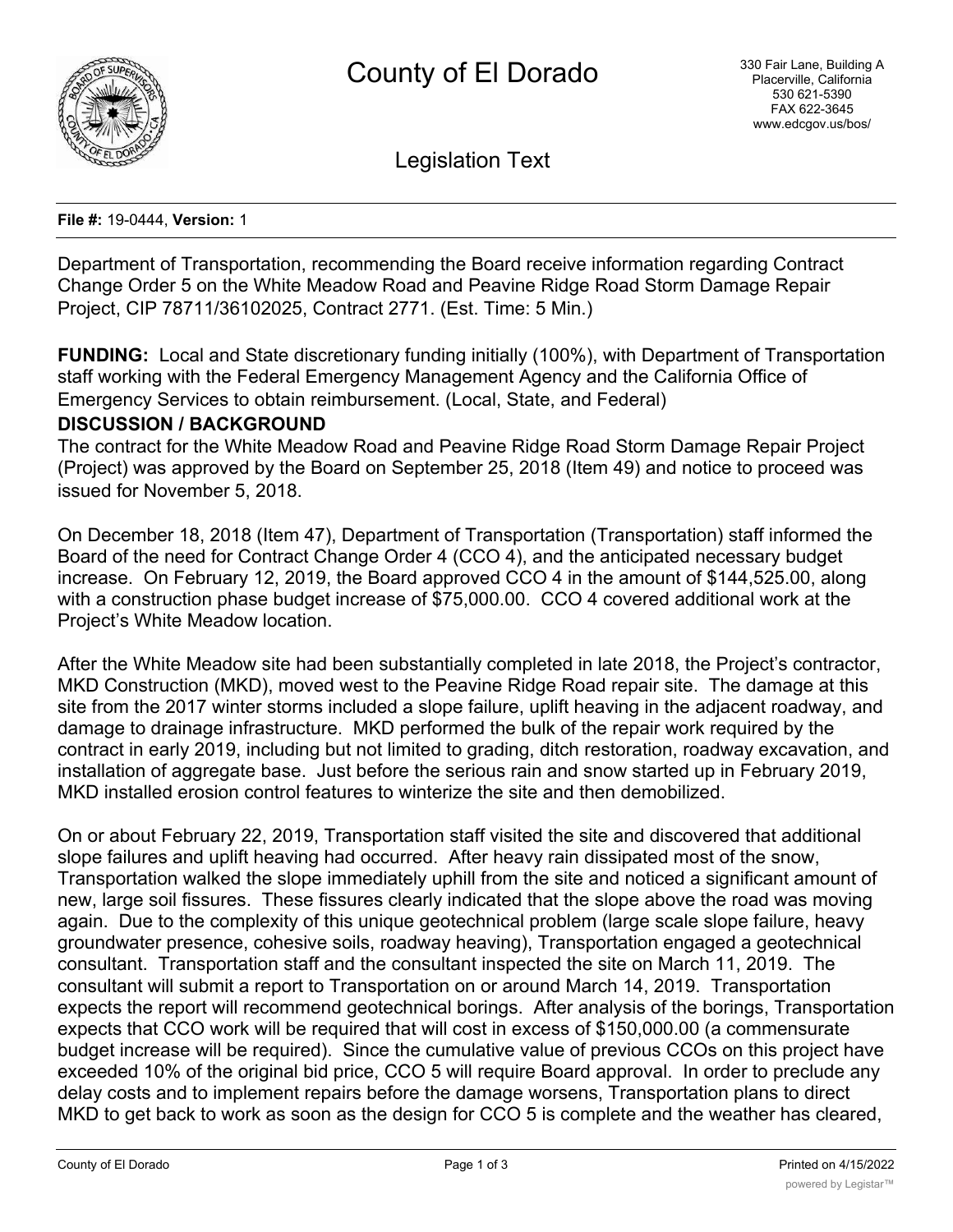even though this action will result in Transportation requesting retroactive approval of CCO 5.

Transportation discussed this issue with the Chief Administrative Office, and it was determined that even though the extent of the repairs and associated costs would not be determined by the March 19, 2019 Board meeting, Transportation would bring this informational item to the Board to make the Board aware of this issue as quickly as possible. Transportation will return to the Board in late April or May with a formal request for the Board to retroactively approve CCO 5. Transportation expects the cost to exceed \$150,000.00.

## **ALTERNATIVES**

This is an informational item only.

## **PRIOR BOARD ACTION**

See Discussion/Background section above.

## **OTHER DEPARTMENT / AGENCY INVOLVEMENT**

N/A

# **CAO RECOMMENDATION / COMMENTS**

It is recommended that the Board receive and file the information.

## **FINANCIAL IMPACT**

This is an informational item only with no financial impact at this time. However, it is Transportation's intent to come to the Board in April or May 2019 requesting retroactive approval of CCO 5. The current budget for the construction phase of the Project is \$1,166,211.25 (original construction phase budget of \$1,091,211.25 plus an additional \$75,000.00 approved by the Board on February 12, 2019).

Total Funding for this Project is included in the 2018 CIP Book approved by the Board on June 26, 2018 (Item 61) with an increase approved August 14, 2018 (Item 44).

This Project is eligible for 75% reimbursement by FEMA and 18.75% reimbursement by California Office of Emergency Services. The remaining 6.25% of eligible costs and 100% of costs that are not eligible will be covered by local and state discretionary funding. The current funding Obligation Letter for this project is \$319,522, but the project is deemed to be a large project. Per the FEMA Public Assistance Program and Policy Guide, the final eligible amount for large projects is the actual documented cost of the completed, eligible scope of work. Transportation will continue working with these agencies to obtain the maximum allowable reimbursement.

### **CLERK OF THE BOARD FOLLOW UP ACTIONS** N/A

## **STRATEGIC PLAN COMPONENT**

**Infrastructure**